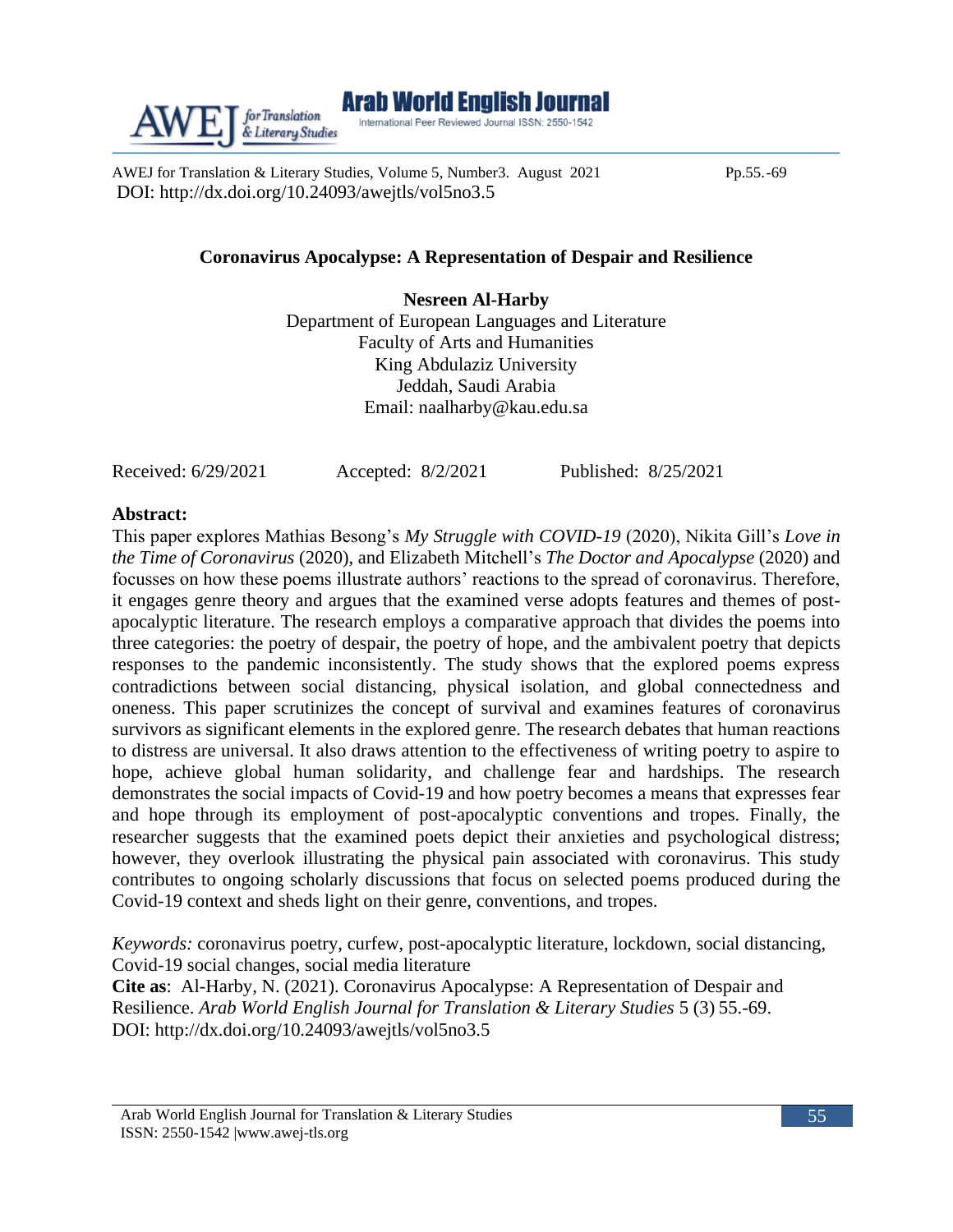# **Introduction**

 During the first quarter of 2020, the world encountered a severe outburst of Covid 19, a fatal virus that attacks human bodies. Shereen, Khan, Kazmi, Bashir, and Siddique (2020) confirm that the virus "was named as a coronavirus" because it has "crown-like spikes on the outer surface" and that before its outbreak, people thought they "infect only animals" (p. 92). However, "observations indicated a human to the human spreading capability of this virus, which was reported in more than 100 countries in the world" (p. 92). The spread of the disease resulted in a total or partial curfew and closing borders between countries, which affected worldwide human interaction. Physical interaction became highly restricted to avoid the dangers of the widely and rapidly spreading virus. This situation made virtual communication a new mode of many social and professional activities. Rodríguez-Rey, Garrido-Hernansaiz, and Collado (2020) confirm that due to the spread of coronavirus, "family dynamics have remarkably changed, travel is restricted, and there has been a reduction in leisure activities and social life" (p. 2). Schools, shopping malls, cinemas, workplaces, and markets, were shut down all over the globe, which affected the world's economy. International society and associations were alarmed by the consequent unemployment that affected people. Galofaro (2021) highlighted that the "economic crisis" that took place in the world after 2020 could be considered a direct result of the pandemic (p. 128). Rodríguez-Rey et al. emphasize that "many people have temporary or permanently lost their jobs, many are working from home, sometimes with insufficient preparation for doing so" (p. 2). Countries worked hard to provide for the affected and the unfortunate during this catastrophe. In a World Health Organization report, Chriscaden (2020) announces that the "COVID-19 pandemic has led to a dramatic loss of human life worldwide and presents an unprecedented challenge to public health, food systems and the world of work" and that "tens of millions of people are at risk of falling into extreme poverty" (p. 1). Hence, the WHO's report (2020) calls for "global solidarity and support" and advises countries "to develop long-term sustainable strategies" to tackle the physical and psychological difficulties that global societies face.

 The distressed global society expressed its shock and fear during the spread of coronavirus in many ways. The universal aftermath of coronavirus – the rising mortality rates and the anxious struggle to survive – made the world view this deadly virus as terrifying as wars and natural disasters. It additionally created wide-reaching germophobic paranoid tendencies. Many drew upon previous human experiences with pandemics by comparing Covid 19 to cholera, plague, and Spanish flue. Academics and readers have been motivated to revisit historical texts to examine conceptions of humans' suffering caused by similar conditions of hardships. Poets and writers from diverse educational and literary backgrounds have participated in creating a global body of literature that illustrates countless social reactions to prevailing horrors. Campo and New (2021) clarify that many people "felt drawn to the alchemy of language as a way to make sense of what's happening in our medical centers, our communities, and the world" during the attack of Covid-19 (p. 12).

 Concerns about humans' isolation under the quarantine and social distancing, the dread of losing loved ones, the fear of being infected, and the struggle to maintain emotional stability became trendy topics of poems and different forms of writings. Campo and New additionally confirm that during this traumatizing setting, many texts register "the loss, suffering, and resilience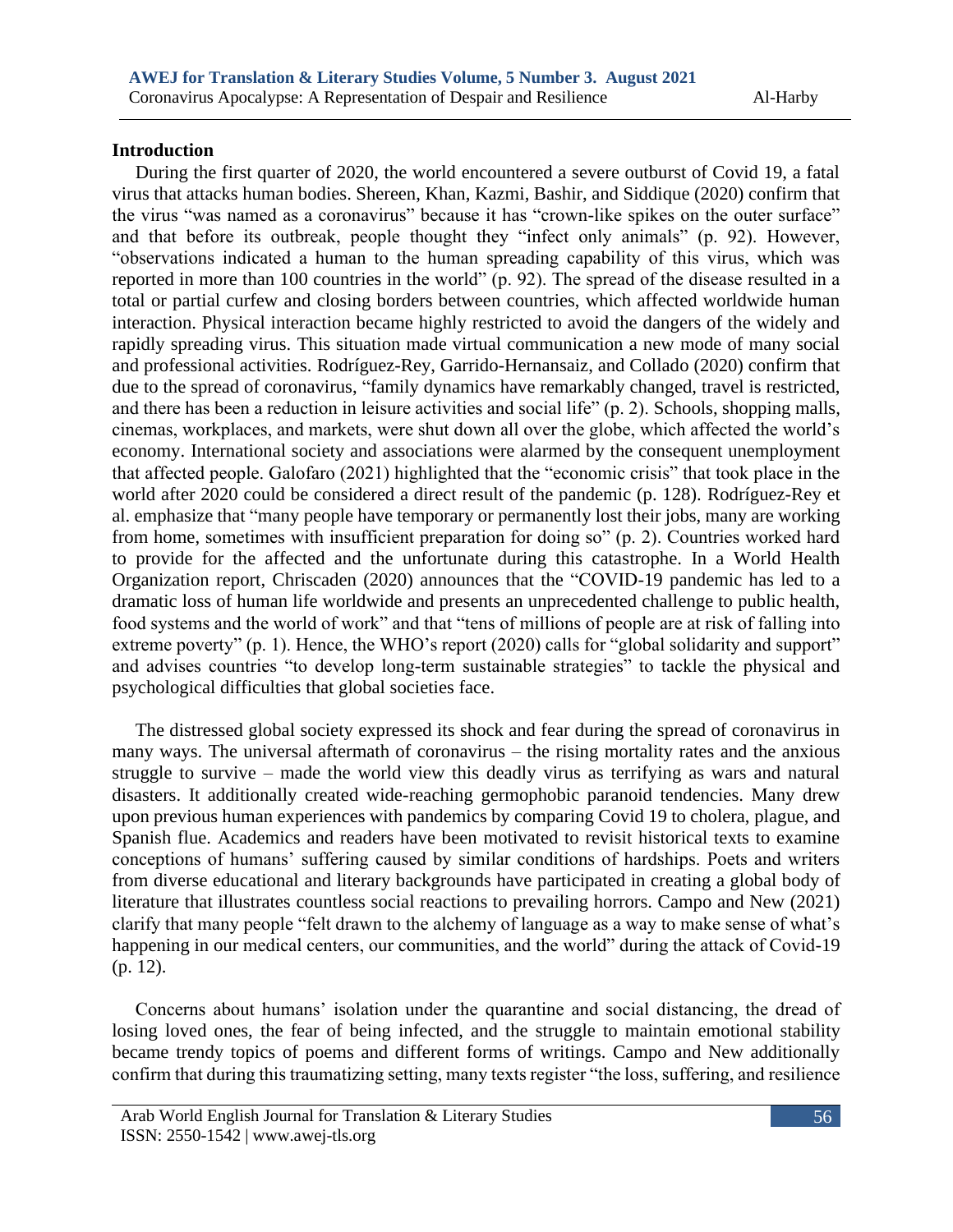brought about by the coronavirus disease" (p. 12). Many poets and authors expressed their longing for the past before coronavirus. Others exhibited skepticism about the probable threats and dangers of the future. Nicewaner (2020) contends that "Psychological research suggests that experiencing times of crisis can trigger feelings of nostalgia" (p. 7). Additionally, Nicewaner (2020) emphasizes that nostalgia may become "a coping mechanism to combat loneliness" because it can be "beneficial to our mental health," and it provides people with a "greater sense of self and continuity" during bad times of crisis (p. 8). Hence, writing poetry, drama, and fiction works as a cultural activity that provides solidarity and connectedness. Simultaneously, it serves as a healing process through which writers and readers seek psychological and emotional comfort and relief. These texts question the validity of human survival and the soundness of people's security. Many inquire into the transformation of life to new, and probably irreversible, forms during what the author labels' Covid-19 context'. Part of these writings expresses human's perception of this historical and social context as either the end of the world or that it is the end of human life as people have always known it. In this light, unique social, historical, and cultural features shape literary works produced during the 'Covid-19 context'. Moreover, numerous texts written during this era relate to post-apocalyptic literature, its themes, and conventions.

 This research argues that examined poems produced during the Covid-19 context often employ themes and conventions of apocalyptic and post-apocalyptic literature. Additionally, the author debates that coronavirus literature studied in this research expresses a juxtaposition of social distancing and isolation and simultaneous global connectedness and oneness. The researcher also suggests that poets and writers examined in this research depict their fears and psychological distress; however, they overlook physical pain during illustrations of the effects of coronavirus. Furthermore, this study claims that some of the examined texts show that literature can become a means of communication and adaptation during catastrophes, facilitating dealing with hardships and catastrophes. Finally, this paper scrutinizes the concept of survival by emphasizing the contradictory representation of survivors after the coronavirus attack. Hence, this work declares that despite their survival during this life-changing historical era, some become victims of the aftermath of the catastrophe while others become warriors who participate in saving the world. This paper questions similarities between a coronavirus context and a post-apocalyptic setting. It investigates the narrators' reactions to the spread of the pandemic and how that associates them with characters in post-apocalyptic literature. The research additionally inspects the texts' depictions of the reasons behind the catastrophe. Despite the long history and popularity of postapocalyptic literature, the connection between the genre features and coronavirus social and cultural contexts remains novel, and its exploration is timely. This research paper aims to contribute to the ongoing scholarly discussions of literary texts produced under the effect of the Covid-19 context and to underline the similarity between their features and those of postapocalyptic narratives.

## **Literature Review**

# *Genre Theory: Post-Apocalyptic Literature*

 To situate post-apocalyptic literature within genre writing, it is vital to acknowledge the definitions and literary conventions of the genre. Theorists provided several definitions of postapocalyptic literature. Oventile (2002) has revealed that the word "apocalypse" is originally the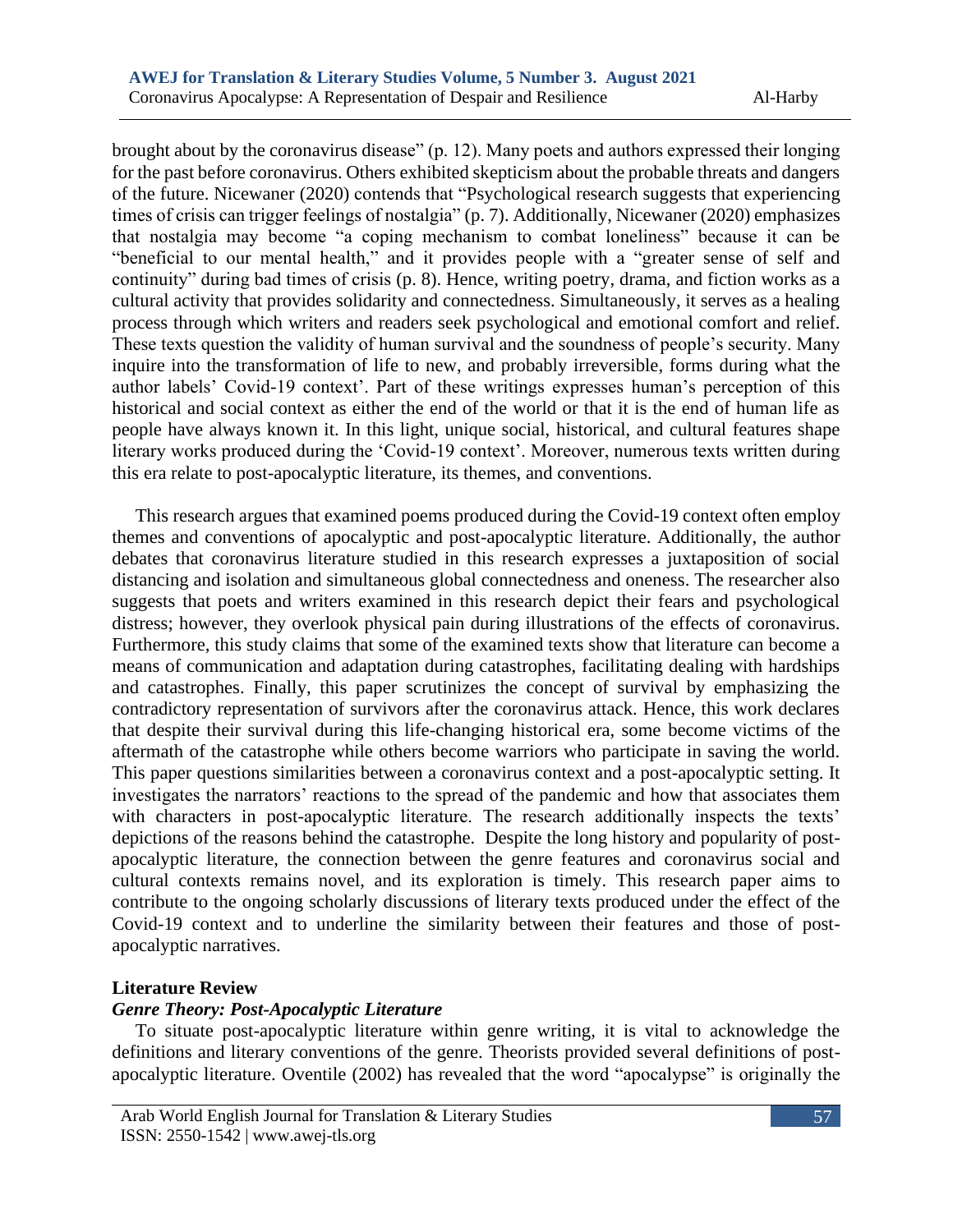"Greek word 'apokalypsis'" (p. 103), and it additionally signifies revelation of truth and a clear distinction between "good" and "evil" (p. 104). He has underlined that, as a genre, post-apocalyptic literature – "After the End" – relates to American postmodernism and "compulsively formats its political, novelistic, filmic, and pop-cultural narrations" through its apocalyptic settings and events (p. 104). Hicks (2016) defined post-apocalyptic literature as "material that depicts what might be called 'globalized ruin" (p. 7). Hicks (2016) has also explained that the depicted disaster is usually "of at least a national level and, by nature of our globalized political economy, assume dramatic effects elsewhere as well" (p. 7). Houfková (2019) has defined post-apocalyptic literature as "a specific sub-genre which depicts earth's civilization as collapsing or collapsed. The fictional postapocalyptic worlds reflect possible dangers and threats related to contemporary politics, environmental changes, culture, technologies, or society" (p. 59). Hill (2018) has confirmed that post-apocalyptic literary plot "takes place during or after an apocalyptic event such as a nuclear holocaust, a species-ending plague, a zombie outbreak, or an environmental collapse" (p 1). Clasen (2019) describes the setting of post-apocalyptic literature as "the aftermath of a global or nearglobal disaster" (p. 65). He has added that the exposure to this kind of "fictional disasters" can "help us cope with anxieties about real possible disasters such as nuclear holocaust, epidemic disease, and environmental upheaval" (p. 66). Nyström (2021) has added that a "post-apocalyptic wasteland" becomes the "pastoral settings" where people can become in direct contact with hidden pure nature which contradicts with the "ruined world" or the spoiled universe before the fall of the catastrophe (p. 1).

 Temporality in post-apocalyptic literature is vague, ambiguous, and inconsistent. This obscurity is illustrated by depicting incidents and catastrophes that have already occurred, might not have ended, and/or influence the present and future. Cohen and Pielak (2016) have confirmed that apocalyptic literature indicates, directly or indirectly, the end of the world, and they emphasize that "the frightening shadow of threatening apocalypse" can "focus our attention on both past and present" (p. 242). Dillon (2007) has revealed that the "narrative structure" of this genre indicates two temporal settings: time "before" and time "after" the tragedy (p. 376). This ideology of time sheds light on Derrida's distinguishing between what humans "are" before the catastrophe and what they "may *become*" (cited in Cohen & Pielak, 2016, p. 242). Additionally, Cohen and Pielak have confirmed that an apocalyptic narrative "takes shape as revelation" where humans narrate and behold "transformation from present circumstances to some generally tragic future, exposing social fears that bring about tragic outcomes" (p. 242). Hence, they have indicated that postapocalyptic literature portrays a clear borderline between the present and the future, juxtaposing fearful and ambiguous future. The terrifying present is narrated through "the testimony of survivors" and is preserved through their illustrations (p. 246). This provides readers of the genre with a narrative that "gives voice to the silent gulf exists between what was and what is and what may be" (p. 248). Watkins (2020) has underlined that a post-apocalyptic plot commonly "generates a backwards-looking narrative stance" that "'has an interpretive, explanatory function'" (p. 9). Snyder (2011) has added that readers of post-apocalyptic literature "must sustain a kind of double consciousness with respect both to the fictionality of the world portrayed to its potential as our own world's future" (p. 470). Hence, despite engaging imagination as a central component of the genre, post-apocalyptic literature is still connected to realism through what may occur in the "futurist dystopia" (p. 471).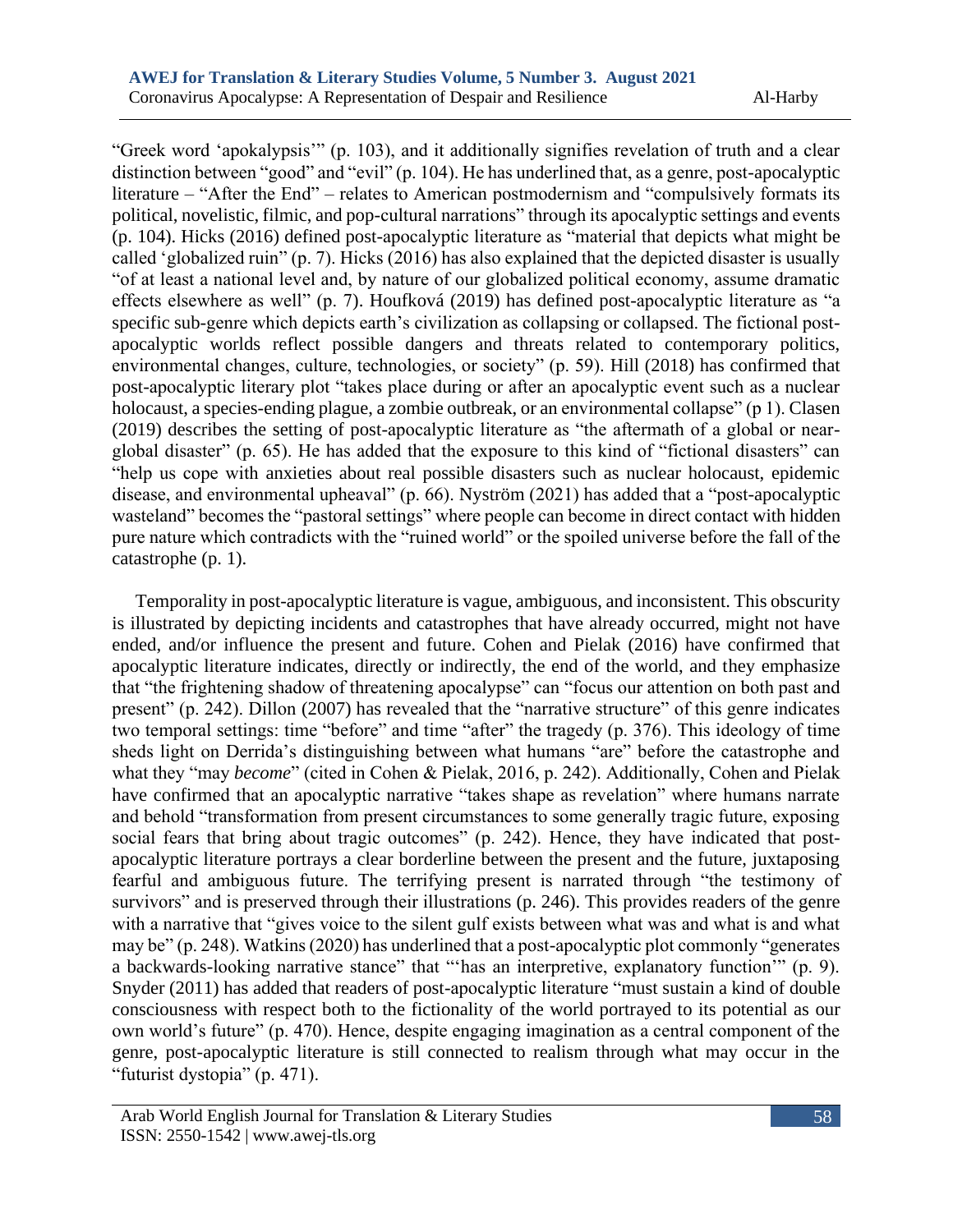Critics underline the psychological effects and the ethical impact of post-apocalyptic literature on readers. It engages readers in protagonists' involvement in the "pre- and post-" contexts of the apocalypse (Snyder, 2011, p. 471). Lepore (2020) suggested that in post-apocalyptic literature, dystopia becomes actual reality after being a fearfully "imagined future" or a previously dreaded space (p. 1). Characters and readers are lost in time and suffer between memories and anticipations of a better future. Watkins (2020) has argued that "human carelessness" and "excess technoscience and capitalist exploitation of natural resources" are commonly portrayed as reasons behind the depicted catastrophe in the genre (p. 10). Carroll (2006) has debated that post-apocalyptic literature can "provide paradigmatic and emotionally saturated images of the world and of human experience" and that this enhances people's comprehension of emotions and feelings (p. 42-43). Clasen (2019) underlined that "the fragility of western civilization" and the cruel wars that took place during the 20<sup>th</sup> century "proved a particularly fertile period for post-apocalyptic fiction" (p. 6). Hence, he has emphasized that the genre serves to illustrate "warnings against the consequences of human folly" (p. 4). Manis (2019) has highlighted that the sociopolitical milieus during the  $21<sup>st</sup>$ century – such as the Post-9/11 context and the prevailing violence – affected the genre. Therefore, post-apocalyptic literature expresses "mythologizing and retelling national trauma and fear" (p. 1237). Considering this, Clasen (2019) has indicated that post-apocalyptic literature reveals to readers "that radical change—for the worse or in some cases the better—is always possible" (p. 4). As a result, it teaches readers what Ketterer (1971) calls "adaptability and elasticity of mind in the face of change" (p. 25). This type of writings exposes its reader to what Clasen (2019) has called "counterfactual cognition" and "imaginative culture" that can contradict with other genres, such as "social realism" (p. 4). This is due to two factors: the first is that post-apocalyptic literature describes rare and terrifying events as very likely to occur. The second is that the genre commonly illustrates total "global destruction" and other kinds of universal catastrophes (p. 4). Epstude and Peetz (2012) have clarified that expectations and fear of an impending catastrophe cause readers to dwell between the narrated past and the dread of the future, which abolishes conceptualization of the present and causes a forceful "emotional" dilemma (p. 269). Heller (2015) has drawn attention to the fact that "The world feels more precariously perched on the lip of the abyss than ever, and that facing those fears through fiction helps us deal with it." (p. 11). However, Galofaro (2021) has argued that the apocalyptic context provides "an opportunity for a moral change" (p. 127). Hence, post-apocalyptic literature, as much as it unfolds skepticism from the modern world and anxiety about dealing with postmodern social and economic features of life, reveals to readers the importance of adaptation to new modes in modern capitalist societies.

 Perception of survival is ambivalent in post-apocalyptic narratives. Human survivors suffer during the disaster due to feelings of loss, despair, and powerlessness. Hill (2018) has emphasized that a post-apocalyptic narrative "is a story that takes place after a revelation of some kind. Following a small group of survivors as they try to retain their pre-apocalyptic identities." Hence, "the post-apocalyptic novel *reveals* important truths about humanity to both the characters within the narrative and the reader" (p. 125). Morton (2013) has emphasized that one of the challenges after a massive catastrophe is the conflict between despair and the urge to reconstruct the world. Stifjell (2018) has emphasized that human survivors wonder during and after the apocalypse: "if the world is already ending, then what is the point in taking action or preparing for the future?" (p. 15). Post-apocalyptic literature highlight humans' negative impact on the environment and the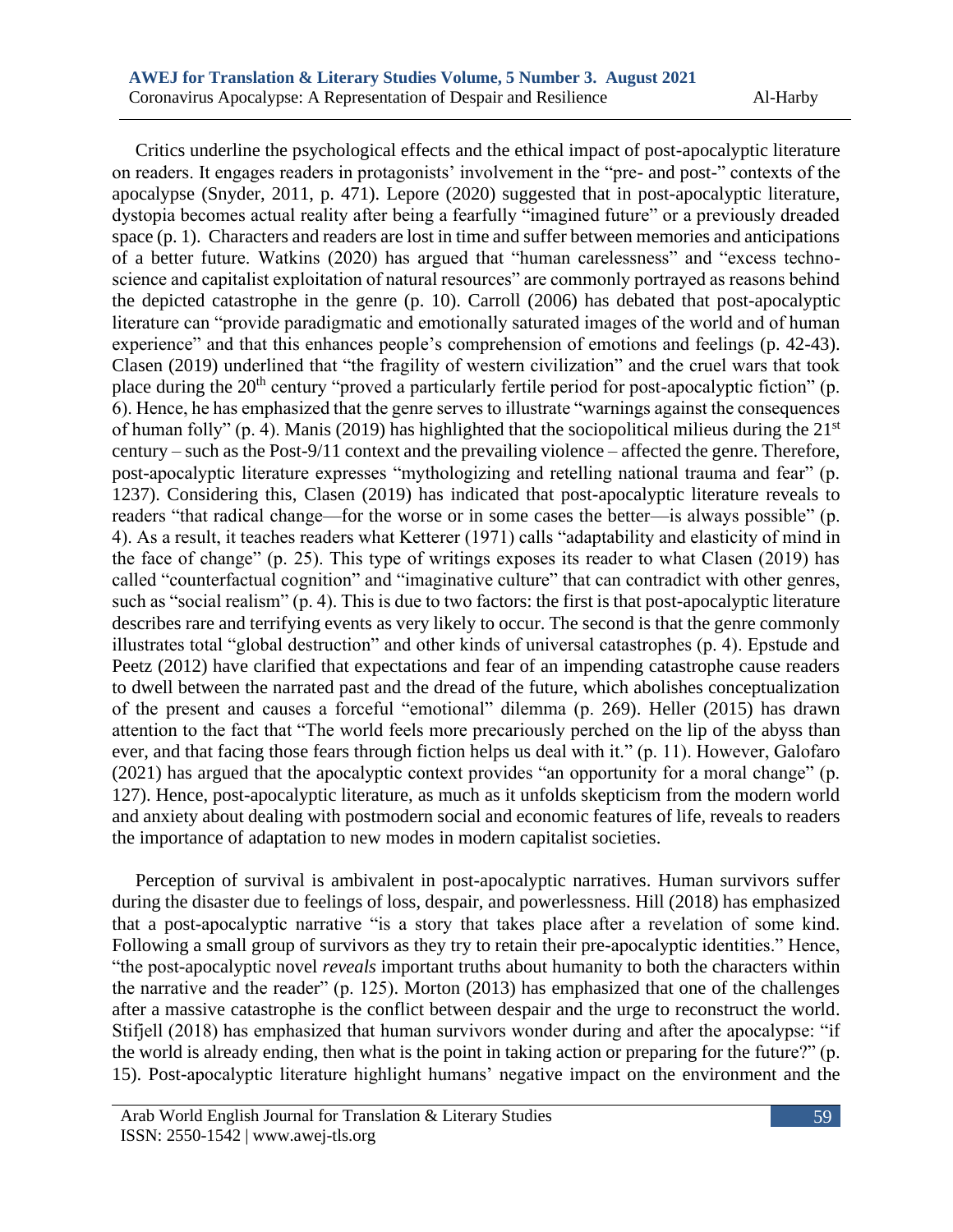world as a whole due to industrialization and human's perceptions of superiority over other species and nature. Stifjell (2018) has highlighted that apocalyptic literature describes rising levels of environmental contamination, erosion of forest and rising "sea levels and temperatures," which indicates "the end of the world" and an "environmental crisis that threatens the future liveability of the planet" (p. 14). According to Tsing, Bubandt, Gan, and Swanson (2017), survivors of any environmental apocalypse should retreat and learn how to "limit the destruction" of the world we live in and learn new strategies to guard the environment for mankind to be able to live safely on the planet again (p. 2). Manis (2019) has also underlined that "survival depends on an ability to adapt to new ethical paradigms" (p. 1243). Hence, Stifjell (2018) has announced that postapocalyptic literature draws attention to the dangers of underestimating the significance of ecological balance and jeopardizing the relationships between humans and non-humans and nature. She has further highlighted that the genre warns against Western Othering of the non-white in different geographical spaces. Accordingly, genre theory indicates that the destruction of the universe and the annihilation of its inhabitants are the results of two factors. The first is the natural physical consumption of the planet by humans. The second is the unethical abuse of the non-Western Other. Both factors illustrate that post-apocalyptic literature necessitates and urges humankind to repent and rectify immoral practices if they desire to construct a new universe and live again in peace among themselves and with non-human beings.

## **Textual Analysis**

 In the post-Covid-19 context, many people articulated their confusion and fear through poetry writing. They described their hardship and anxiety and sought relief through connecting with others at a universal level. Like poems examined in this research, a massive body of literature appeared on the internet and social media platforms – like Facebook and Twitter – to share writers' feelings of shock and despair in reaction to the coronavirus attack. Bloggers utilized cyberspace to create a global collective view to make sense of what was happening in the world. González-Padilla and Tortolero-Blanco emphasize (2020) that "Social media platforms have also become helpful for the lay public to maintain communication" (p. 120). They explain that social media activities "reduce isolation and boredom which have been associated with anxiety and long-term distress, therefore becoming an important recommendation for isolation at home to help to reduce the psychological impact" (p. 120). Therefore, the lockdown has motivated many poets to explore themes and topics that express agony due to lockdown, isolation, alienation, and social distancing. Additionally, it became a vehicle through which many people expressed their perception of the outcomes of coronavirus.

 Other writings focussed on the positive side of the catastrophe. Their writings depicted their appreciation of human solidarity and social bonding during the lockdown. Therefore, they demonstrated their sense of hope, resilience, and adaptation to life as it is, trying to find a positive side of terrifying situations. Peters (2021) underlines that "individuals can learn techniques to build resilience" that can help them "cope or adapt when confronted with adverse life events" (p. 756). According to Peters (2021), this helps individuals develop "cognitive reframing techniques, character-building, stress management, viewing crises as challenges; learning to accept things you can't change; sharing feelings, and keeping things in perspective" (p. 756). Thus, individuals can become capable of improving their "social vulnerability" (p. 756).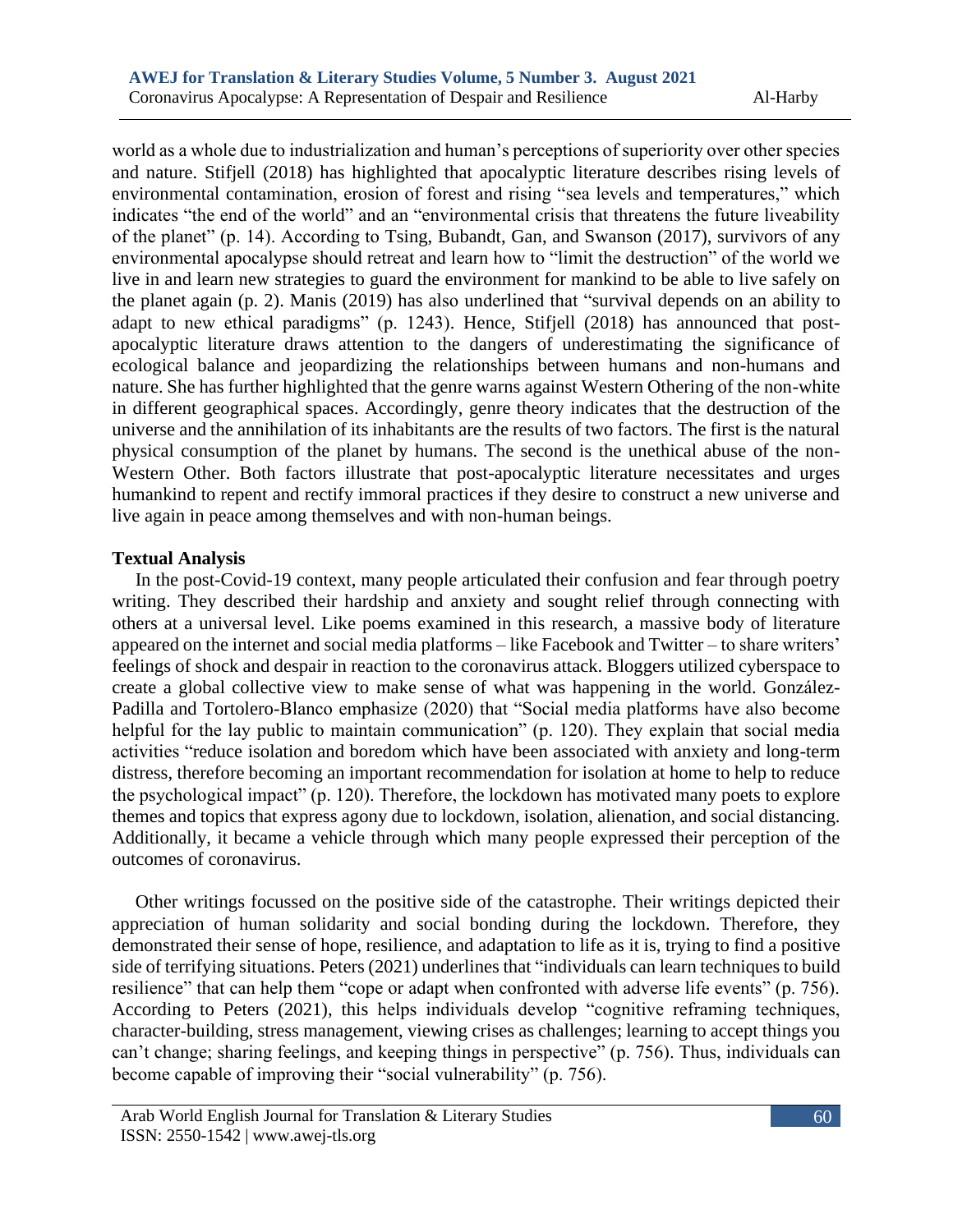Another type of writings celebrated the revival of nature after the noticeable drop in levels of pollution. A National History Museum website article (2020) illustrates that "lockdown has given us a special glimpse at a world that once was: quieter, cleaner, more obviously full of nature" (p. 1). The article draws attention to many other factors that relate to air pollution:

Fewer cars, trains and buses on the roads meant one obvious environmental effect: an instant alleviation of air pollution. The sky-high observatory on top of the iconic BT tower in central London found that carbon dioxide emissions dropped by 60% during lockdown (p. 5).

In some countries, people saw the blue sky for the first time in decades after being concealed by thick grey clouds of smoke. Many industrial activities stopped. Curfews in many cities put an end to limitless poisonous gases spreading from car exhausts. Noise levels decreased noticeably, transforming earth into a more peaceful and quieter planet. The same article confirms that the "'hum' of daily life quietened dramatically during lockdown" and that "sensors across the country" marked" up to a 50% drop in vibrations" (p. 10). The article explains that vibrations is "another word for sound" (p. 10). Further, writers focussed on animals roaming freely and leisurely and feeling secure due to man's absence during the Covid-19 lockdown. For example, dolphins and whales started to roam freely near coasts in many countries due to significantly reduced ship traffic ("Nature: liberated by lockdown?"). Hence, observing the world bloom after limiting human activities has motivated many writers to depict an emerging heaven-like world that frequently follows an apocalypse and comes after eliminating evil from the new world.

#### **Discussion**

 Poems examined in this research can be divided into three categories: poetry that represents coronavirus as a time of death and destruction, poetry that illustrates Covid-19 context as a period of revival and solidarity, and poetry that is ambivalent in its representation of despair and resilience. Besong's (2020) *My Struggle with COVID-19* is a poem written by a Nigerian epidemiologist and posted on Training Programs and Public Health Interventions Network (TEPHINET) in Lagos, Nigeria. The poem's title provides a realistic account of the doctor's personal experience who undergoes the tragedy of witnessing severe cases of death due to coronavirus. In addition, the poem depicts the physician's despair, helplessness, and horror that he registers during his break time while sitting on his car hood in the parking of his hospital:

I sat on the hood of the car Watching the mirage on the tar Thinking of patients lost so far Who seem to be waiting not afar (pp. 1-4)

The speaker is terrorized by the death inside the hospital and by expecting higher mortality rates. He is in a state of despair and cannot see beyond the darkness of the black asphalt. Nyström (2021) describes a post-apocalyptic setting as a "place of death rather than rejuvenation" (pp.71-72). Instead of looking up towards the road as a source of hope, the doctor's gaze goes down to observe "tar," which probably foreshadows a gloomy future that brings across more doom and pain. Cohen and Pielak (2016) stress that post-apocalyptic narratives register a "transformation from present circumstances to some generally tragic future, exposing social fears that bring about tragic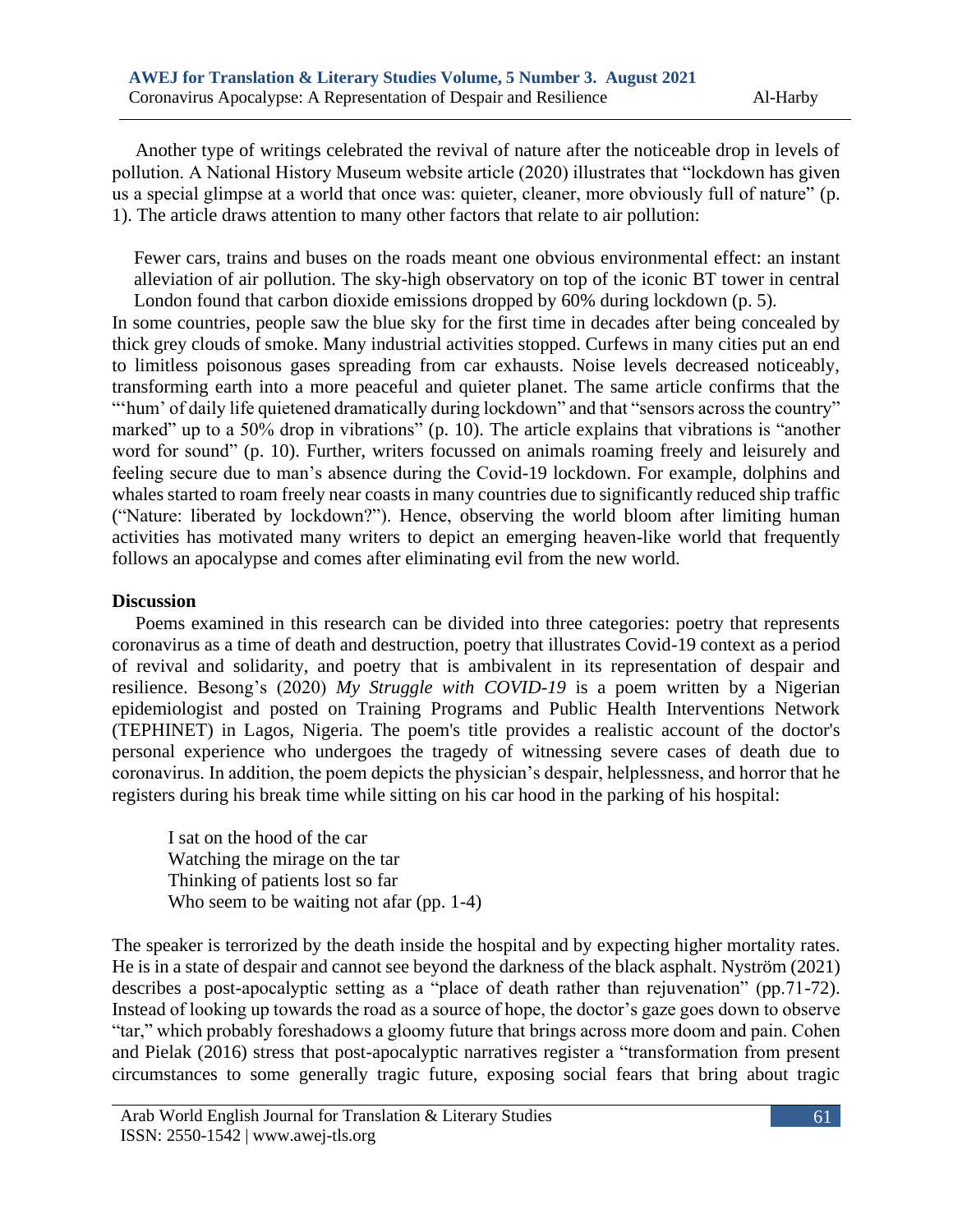outcomes" (p. 243). Like many people in the Covid-19 context, the poet expresses his fear of losing loved ones and skepticism about the future. Through articulation and sharing of personal feelings and fear, the poet seeks solidarity and strength to face future horrors at work and in society during this calamity. Sollazzo (2017) illustrates that when we express our feelings in literature, we become more capable of facing them. Sollazzo (2017) further indicates that revealing our terrors aesthetically is an indicator of greater horrors. Hence, the poet fear signifies his realization that this demonized virus endangers everyone:

Nothing came to mind but fear For those that I love who are near Who know nothing of the virus's snare Set so vast with none to spare (pp. 5-8)

The poet's expression of his distress reveals his feelings of helplessness and lack of knowledge and ability to destroy this deadly, swift, and malicious infection.

 Besong's poem represents coronavirus as mysterious, vast, rapidly spreading, and undefeatable. The speaker describes it as an unknown massive enemy at a universal level, which makes it comparable to the apocalyptic spread of an uncontrollable fatal pandemic that threatens human survival. Readers witness the pain of losing patients at the hospital, the likelihood of losing loved ones, or even the fear of becoming infected and exposed to severe pain. Hence, the poem's setting is "not a place to kindle hope" (Nyström, 2021, 72). Additionally, Clasen (2019) highlights that post-apocalyptic literature causes its readers to "engage cognitively and emotionally" (p. 5), as is the case in this poem. A significant part of this engagement results from the real tragedy that, despite its horrendous nature, is probable and sometimes undefeatable. The poem divides people into three categories: the dead, the infected and awaiting death, and the horrified of becoming infected or losing loved ones. The epidemiologist sets a scene of uncontrollable, inevitable, and agonizing death that cannot be defeated. His description of the severe pain that the infected feel before they succumb to the deadly enemy adds macabre to the poem and escalates feelings of danger:

But then the cries of those in pain Wallowing in the virus gains Their noise enough to stop a train And now I wish I was not trained (pp. 17-20)

Besong's description of coronavirus patients' "pain" amplifies the intensity of suffering rather than investigates the physical details of the illness, such as fever or suffocation. Further, the poem registers the poet's horror in reaction to encountering infected people. This fear makes the narrator's suffering, mental disturbance, and emotional pain the center of attention and sympathy. Hill (2018) draws attention to the fact that pain is "an important element" in post-apocalyptic literature and that it is a fundamental part "in the human experience" because it can "contribute to one's humanity" (p. 129). Despite his intensity of torture, Besong (2020) does not give up his vocation and resumes his quest to save the world from total annihilation.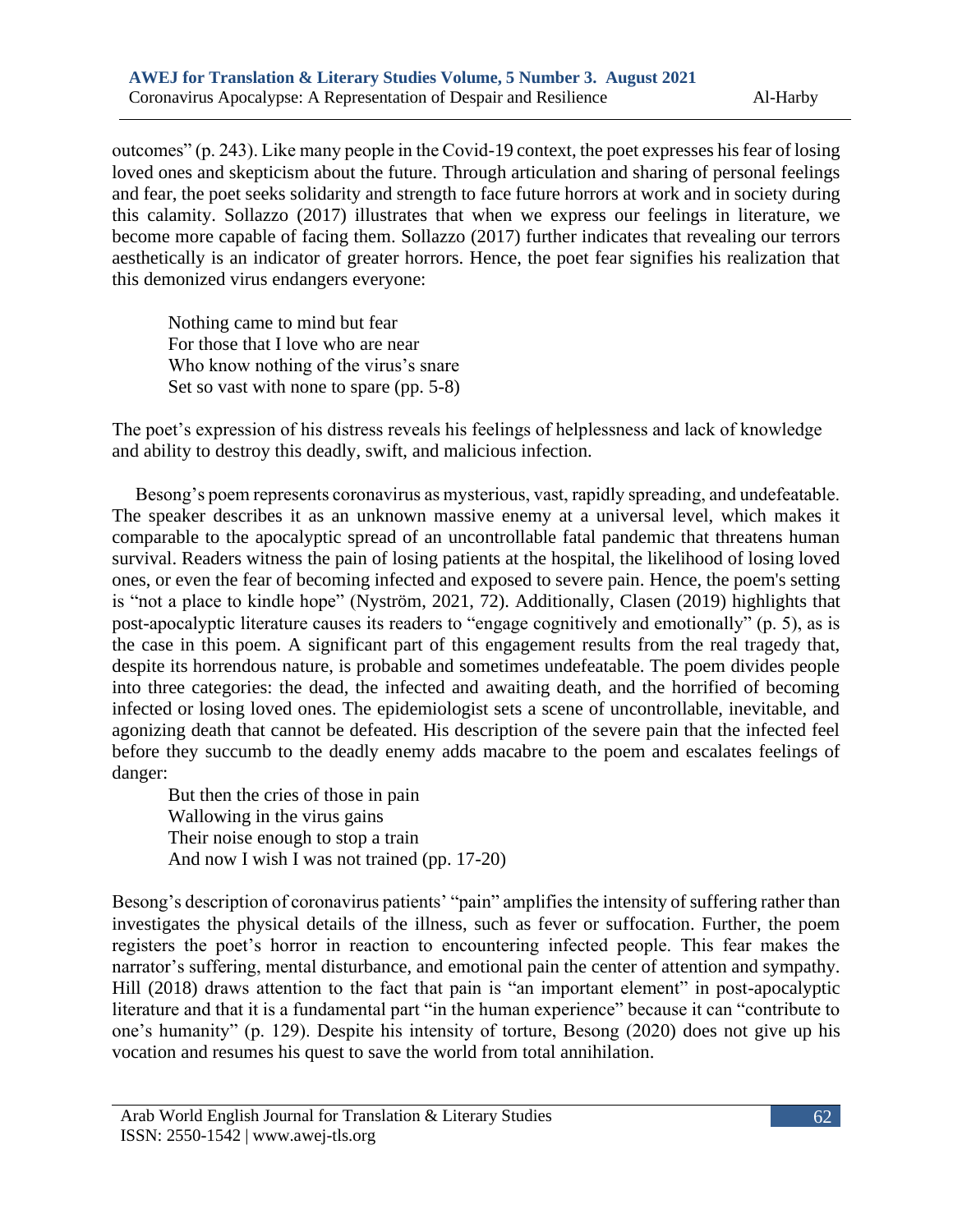The second category of poems this research explores is the poetry of resilience that depicts coronavirus context as a time of rebirth and restoration of human values, connectedness, and bonding with nature. Gill (2020) posted *Love in the Time of Coronavirus* on her Instagram account in March, and after that, the Indian/British poet recited her poem on YouTube in May. The poem borrows its flashy title from the Colombian Gabriel García Márquez's *Love in the Time of Cholera* (1985). As Márquez's  $20<sup>th</sup>$ -century novel depicts the love between a man and a woman, the  $21<sup>st</sup>$ century-coronavirus poem demonstrates love among all humans, love of nature, and love of aesthetic culture as a source of peace and serenity during the time of Covid-19. The poem announces the superiority of feelings and love and the inferiority of materialism in its first line:

Today we stockpile empathy We supply love and good energy We sing to each other across buildings We say 'I love you' through social distancing (pp. 1-4)

The first lines of the poem stress storing compassion and caring instead of collecting goods and food. Watkin (2020) stresses that "the post-apocalyptic genre can be used not merely to warn, look back and mourn, but also to generate new ideas and possibilities for humanity" (p. 11). The lines mark the significance of providing positive feelings and overcoming lockdown and isolation through spreading love. In so doing, the poem indicates that prevailing materialism in postmodern capitalist societies is the actual infectious virus. The poem further prescribes a treatment to overcome human contemporary moral follies by consulting ethics and compassion, which underlines Galofaro's (2021) view of coronavirus as "a sort of punishment for Western lifestyle" (p. 127). This perception connects Gill's poem to the themes of post-apocalyptic literature, where human survivors become aware of their abuse of each other and their decayed moral system. Nyström (2021) indicates that post-apocalyptic literature reverses the "traditional Western Enlightenment context" that usually develops from "barbarity to refinement" and from primitiveness to civilization on the material level (p. 66). This research debates that, on the moral level, the post-apocalyptic context displays improved human values and illustrates remorse for corruption committed before the catastrophe. By rectifying human behavior to provide a remedy, the poem indicates that corruption is the actual cause of the threatening apocalypse. In so doing, the text engages readers directly in actual life events. It allows them to "make use of formal literary techniques that invite readers to take the perspective of protagonists, that facilitate transportation into an imaginary world and sustain interest and possibly suspense, and that help us feel sympathy for fictional characters" and probably identify with them instead of only sympathizing with them (Clasen, 2019, p. 5).

 The poem provides a positive perspective of lockdown. Instead of considering it a form of isolation and aloneness, it describes it as a means of revitalizing nostalgic activities, such as the actual writing of letters and reading of books:

Do you know that writing letters to our friends is back in fashion? And that we finally have time to read more books, whether historical or fiction (pp. 5-8)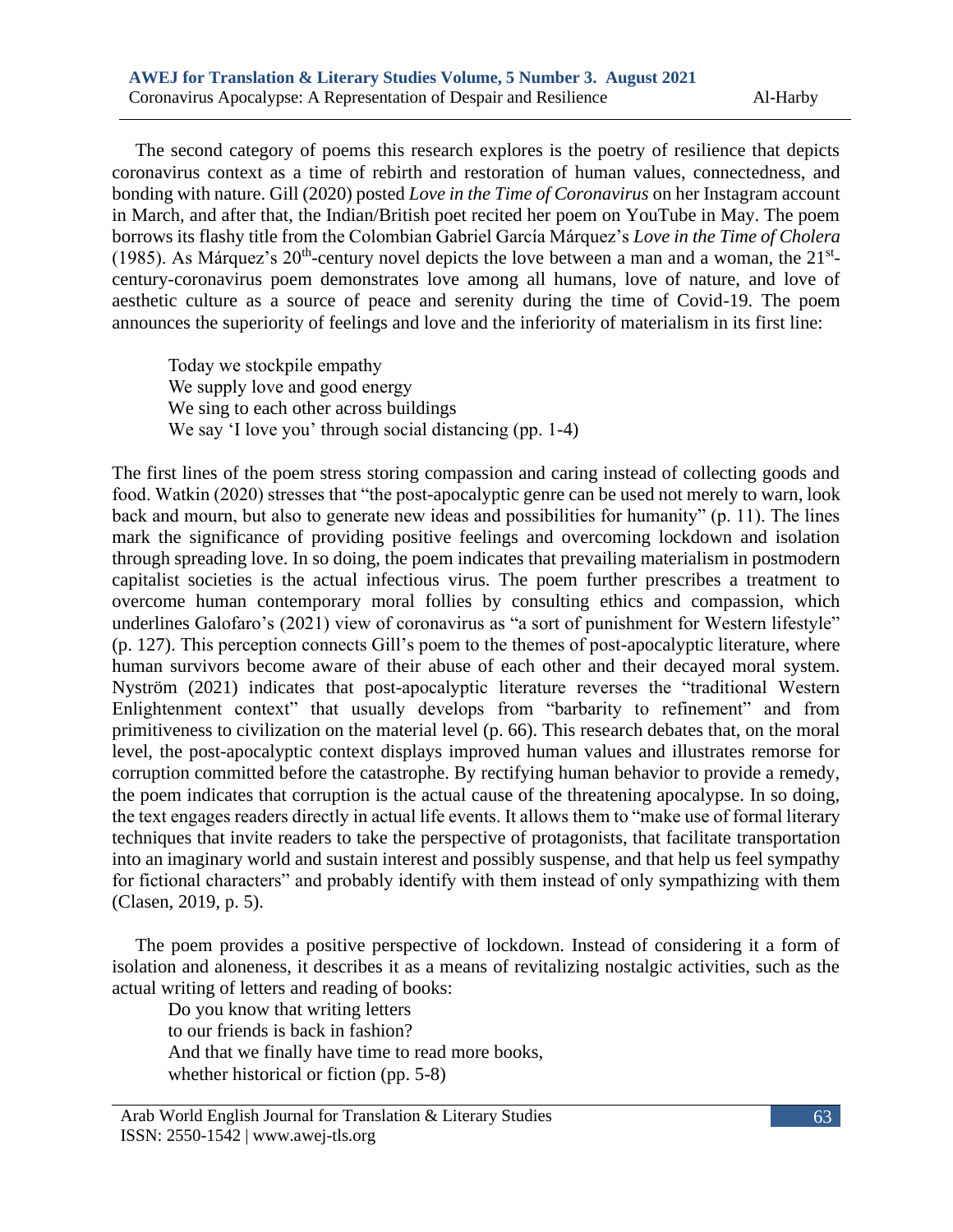These lines signify that the poem questions technological advancement and probably reveals skepticism about electronic forms of human communication. Heffernan (2015) emphasizes that "industrial and academic scientists – from chemists to physicians to engineers –were recruited by the state to design new technologies: submarines, machine guns, aerial bombing and chemical weapons made this war 'more bloody' and 'more destructive" (p. 68). Thus, the author abandons features of the postmodern world and seeks asylum in nature and love. For example, the text indicates a retreat of email writing and e-book reading and links the poem to a significant genre ideology: human adaptation to available modes of life after the fall of the catastrophe. These modes can signal a departure from social or scientific advancement. Another sign of going back in time is the choice of historical books. Heffernan (2015) highlights that "Albert Einstein remarked that 'anyone who thinks science is trying to make human life easier or more pleasant is utterly mistaken'" (p. 69). Therefore, the poem underlines the necessity to learn from the past about living peacefully on the planet.

 Calling for appreciation of nature, preservation of its resources, and protecting it against different forms of pollution are essential themes in Gill's poem that links it to post-apocalyptic literature:

My cousin told me she hadn't seen such a blue sky in her city before My uncle went on his walk in the woods He heard a bird sing since the first time he went to war (pp. 9-12)

These lines' portrayal of the recovery of nature where a sky gains its lost blueness. Other nonhuman beings also appear and practice their long-abandoned activities, such as the singing of the bird. The third stanza links humans' violence – war – to the disappearance of the bird's singing. In so doing, the poem suggests that humankind's irrational practices are the reasons behind the disappearance of nature's beauty. It also indicates that people's misbehavior caused animals' deprivation of practicing activities in their habitats, which is another central theme of postapocalyptic literature. Thus, the text implies nostalgic feelings about the pre-war era when humans exploited nature less. Sollazzo (2017) underlines that the survivors in post-apocalyptic literature are always preoccupied with the past and refer to it all the time to cope with pain and loss (473- 474). In its last three stanzas, the poem displays resilience and hope in four ways. Firstly, it invites readers to conquer the present distress during the Covid-19 context through adapting to the limitations of lockdown and social distancing. Secondly, the poem encourages the preservation of nature and links it to human safety. Thirdly, the poem requests humans to bond with each other and share feelings of love and care to overcome loneliness and fear. Hence, the text is a call to find asylum in verse, and literature can heal the pain that follows an apocalyptic catastrophe.

 The third poem that this research tackles is Mitchell's (2020) *The Doctor and Apocalypse*. It was published in *The New York Times,* and it describes the battle that an emergency physician at Boston Medical Centre fights. However, the poem is inconsistent in its representation of the Covid-19 despite the title's insinuation of the end of the world and the death of its inhabitants. Mitchell (2020) starts her poem with a declaration of the end of the world: "This is the apocalypse" (p. 1).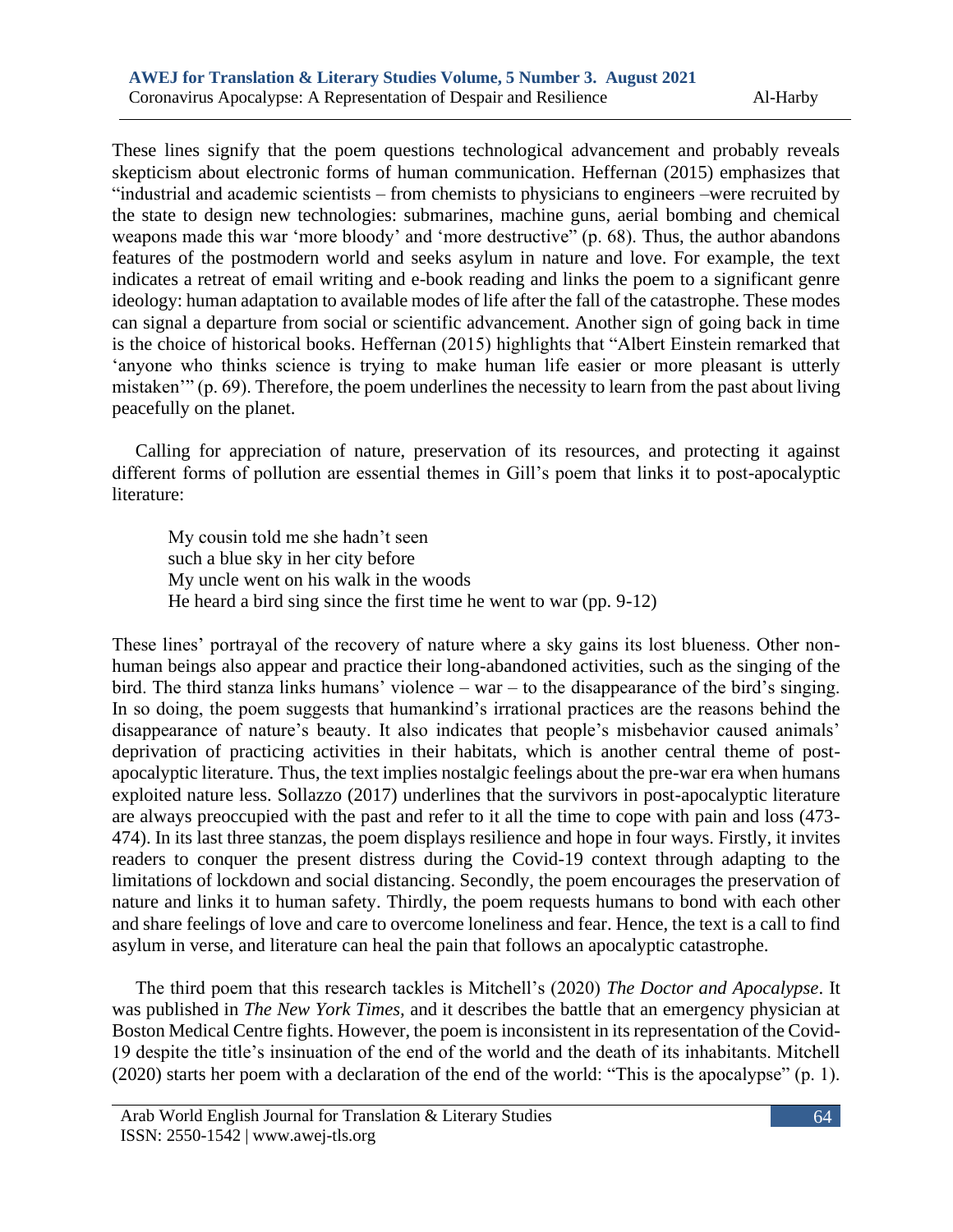Conversely, the following line describes the blooming of a daffodil as it nourishes on a sunny clear day:

"A daffodil has poked its head up / from the dirt and opened" (pp. 2-3). The poem provides a postapocalyptic scene. As the title reveals, it draws attention to the reconstruction of life and nature after the destruction of the world and the death of its occupants. Moon (2014) reveals that "the age-old power relation of 'nature under the control of civilization' is reversed into that of 'civilization under the control of nature" (p. 6). Hence, there is a resurrection of nature in the aftermath of the massive destruction. This revival is the source of hope for humanity in the universe. The poem provides two spatial settings: the first is the hospital emergency room where the doctor stands as a fearful and anxious warrior who fights the mystic and invisible fatal tiny enemy, coronavirus:

My stomach twists and fingers shake as I prepare to work the battleground the place I've always loved and felt at home is now a field of droplets sprayed across a room (pp. 11-14)

The second setting is the outer space – nature – where people roam peacefully and participate in different kinds of activities that do not relate or intersect with the other setting. In contradiction with the suffocating emergency room full of death, smells of medications, and disinfectants, nature is full of sunshine and celebrates the arrival of spring. Nyström (2021) highlights that "Western mythologies of pastoral gardens" are deeply rooted in literary and cultural writings (p. 1). The poem additionally provides plenty of space for non-human beings, the colorful flowers in the "backyard" and the dogs that walk joyfully with people:

as spring begins again and brightly colored flowers deploy in my backyard the neighbors walk their dogs and march along the quiet streets (pp. 20-24)

By using the term "again," the poet engages a past activity in the post-apocalyptic present. As previously stated, this leads to the past vs. present dichotomy. Additionally, it indicates that the past reemerges into the future. Moon (2014) contends that in post-apocalyptic literature, temporality is primarily "in transition" (p. 5). Amid the two contradictory worlds and the conflicting past and present, the emergency doctor stands as a warrior in her own hospital/battlefield. However, instead of wearing a fighter's shield, she wears her medical "gown" to confront a different sly, and deceitful enemy.

I stretch my purple gloves on steady hands I tie my yellow gown behind my back my hair inside a blue bouffant my mouth and nose and eyes are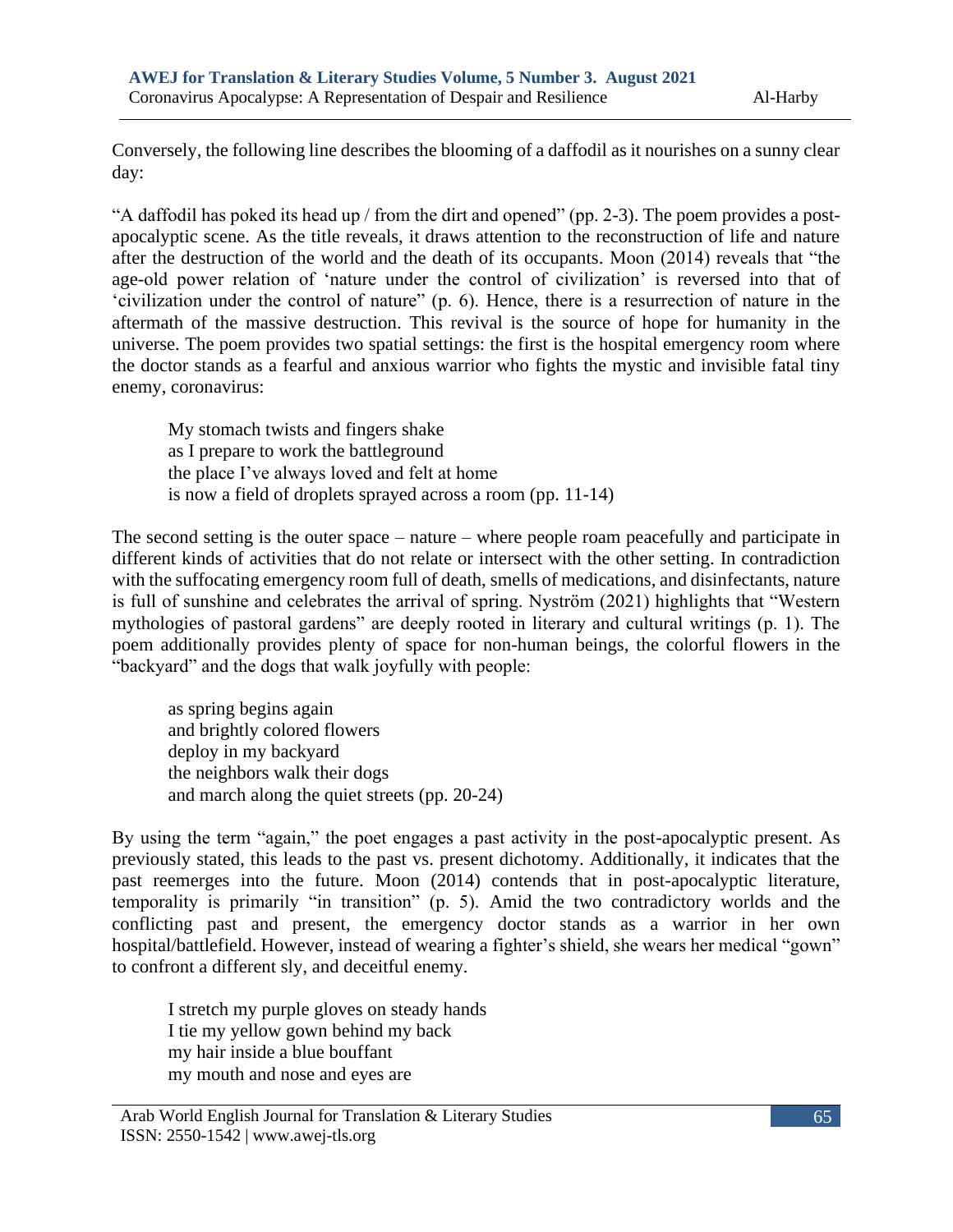still and calm inside their waiting shields. This is the apocalypse. (pp. 25-30)

The last few lines illustrate that Mitchell does not become a victim of despair. She does not resent her job as a frontline doctor, either. Like Gill, she believes in the human capacity to overcome the apocalypse by bonding with others and restoring nature. These features associate the two poems with post-apocalyptic elements, such as the end of life and constructing a new world (Moon, 2014, pp. 111). Although Mitchell (2020) provides two contradictory depictions of the world under the effect of Covid-19, she does not give in to death, nor does she become a victim of despair as Besong (2020) does. Conversely, she helps in the saving process and, simultaneously, watches the emerge of the new world.

# **Conclusion**

 To conclude, this paper argues that literature produced during the Covid-19 context features post-apocalyptic conventions by depicting tragic situations, loss, death, and emotional chaos. The research debates that examined poems show contradiction between isolation and connectedness and between resilience and despair. The scholar analyzes the ideology of survival in the selected texts as a central theme in the genre. This study suggests that readers of coronavirus poetry relate to the narrators' experiences, which enhances the sense of realism in these texts and, paradoxically, makes the poems a combination of imagination and realism. The paper also suggests that depicting the effects of the pandemic in poetry increases transnational and transcultural bonding, which resists social distancing and physical isolation.

 Literature has always been a means of expression through which writers share their pains, fear, sufferings, and other forms of psychological distress. In her *On Being Ill*, Woolf (1993) clarifies that literature is commonly concerned "with the mind" and all illustrations of emotional and psychological disturbances (p. 32). Woolf (1993) draws attention to the fact that very little attention is devoted to depicting physical aches and sufferings. She gives examples of Shakespearean tragic heroes, such as prince Hamlet and King Lear, whose body pain is rarely mentioned or examined. Even though there is a slight depiction of some descriptions of a "corner of the hospital," Woolf (1993) emphasizes that there is very little attention or sympathy given to physical suffering (p. 35). In response to this, the researcher reveals that healthcare staff and doctors write many texts about the emotional pain of loss or fear of contamination. However, very few, if any, depict bodily pains of patients, symptoms of contamination, severe fever, or any other sign of illness that accompany coronavirus infection. Therefore, the author calls writers and poets to record this historical period that registers how it is like being a coronavirus victim. The scholar further calls academics to explore texts to identify the presence of literature that demonstrates bodily anguish.

## **Abou the Author:**

**Dr. Nesreen Al-Harby** is an Assistant Professor of English literature in the Department of European Languages and Literature at King Abdulaziz University, Saudi Arabia. She received her Ph.D. in Literary and Cultural Studies and Genre Theory from the University of Leicester, UK. Her research interests include postmodern representations of women in literature and the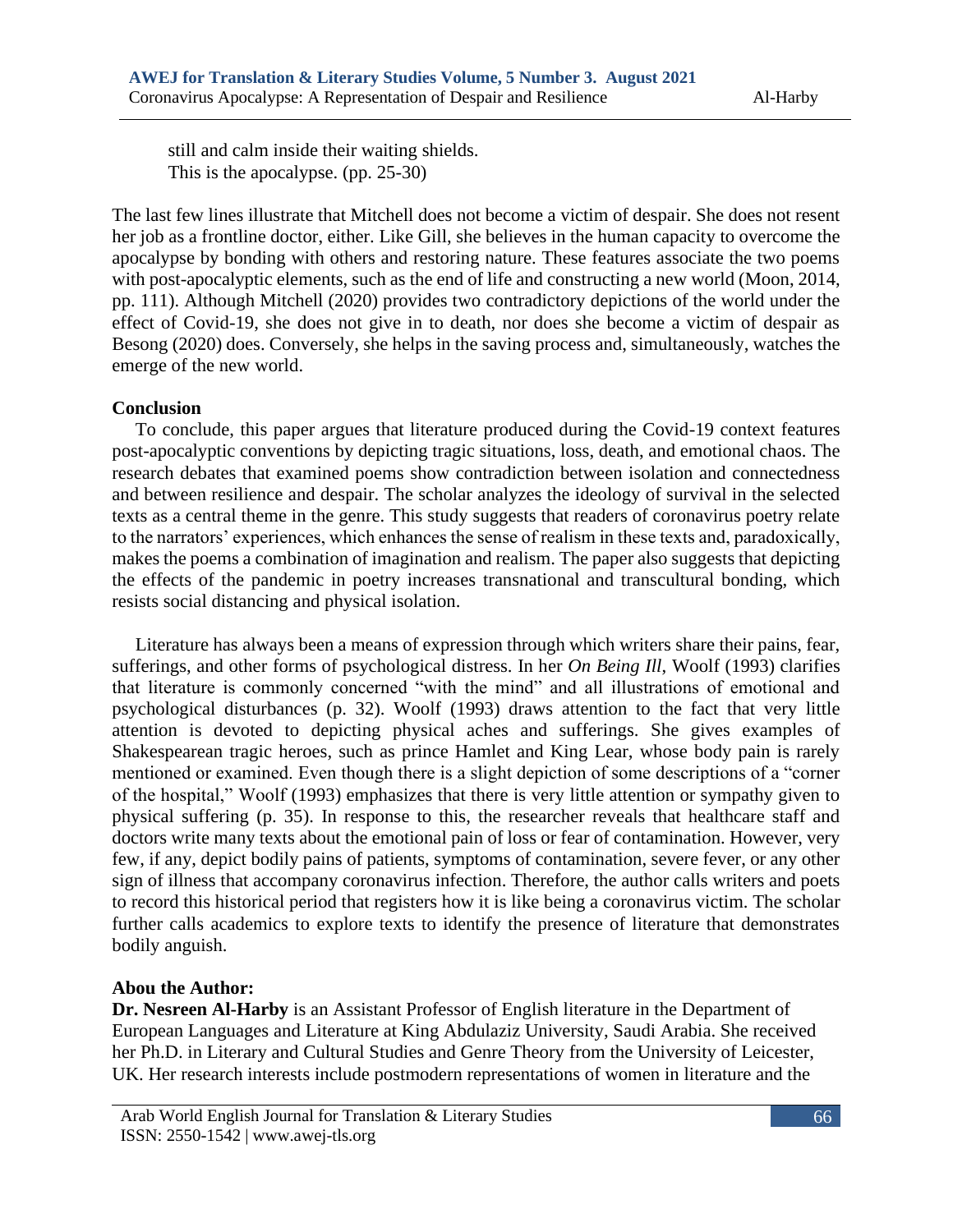cybersphere, Genre Theory and effects of employing genre conventions and tropes, postcolonial and neo-Orientalist writings, and autobiographical writings. ORCID ID: https://orcid.org/0000- 0002-4619-8863

#### **References**

- Besong, M. (2020). *My Struggle with COVID-19.* TEPHINET. [https://www.tephinet.org/poem](https://www.tephinet.org/poem-from-an-feltp-graduate-my-struggle-with-covid-19)[from-an-feltp-graduate-my-struggle-with-covid-19.](https://www.tephinet.org/poem-from-an-feltp-graduate-my-struggle-with-covid-19)
- Campo, R., & New, E. (2021). The Art of Losing—Three Poems for the COVID-19 Pandemic. *JAMA, 325*(1), 12-13.
- Carroll, J. (2006). The Human Revolution and the Adaptive Function of Literature. *Philosophy and Literature, 30*(1), 33-49. http:/[/doi:10.1353/phl.2006.0005](http://doi.org/10.1353/phl.2006.0005)
- Chriscaden, K., (2020). Impact of COVID-19 on People's Livelihoods, their Health and our Food

Systems. *World Health Organization*. [https://www.who.int/news/item/13-10-2020](https://www.who.int/news/item/13-10-2020-impact-of-covid-19-on-people) [impact-of-covid-19-on-people's-livelihoods-their-health-and-our-food-systems](https://www.who.int/news/item/13-10-2020-impact-of-covid-19-on-people)

- Clasen, M. (2019). Imagining the End of the World: A Biocultural Analysis of Post-Apocalyptic Fiction. In D. Vanderbeke & B. Cooke (Eds.), *Evolution and Popular Narrative* (pp. 64- 82). Brill Rodopi.
- Cohen, A., & Pielak, C. (2016). Archiving the Apocalypse. *The Midwest Quarterly, 57*(3), 241- 261.
- Dillon, S. (2007). Imagining Apocalypse: Maggie Gee's" The Flood". *Contemporary Literature*, *48*(3), 374-397.

Epstude, K., & Peetz, J. (2012). Mental Time Travel: A Conceptual Overview of Social Psychological Perspectives on a Fundamental Human Capacity. *European Journal of Social Psychology, 42*(3), 269-275.<https://doi.org/10.1002/ejsp.1867>

Galofaro, F. (2021). Apocalyptic Features of Political Discourses about the Pandemic. *Revista Acta Semiotica Forum*, (1).<https://doi.10.23925/2763-700X.2021n1.54167>

Gill, N. [@nikita\_gill]. (2020, March 17). *Love in the Time of Coronavirus*. Instagram. [https://www.instagram.com/p/B918TfbJ\\_dO/](https://www.instagram.com/p/B918TfbJ_dO/)

González-Padilla, D. A., & Tortolero-Blanco, L. (2020). Social Media Influence in the COVID-19 Pandemic. *International braz j urol*, *46*(1), 120-124.

- <https://www.scielo.br/j/ibju/a/nV6DpnQf7GWYrd94ZcHQBWz/?format=html&lang=en> Heffernan, T. (2015). The Post-Apocalyptic Imaginary: Science, Fiction, and the Death Drive. *English Studies in Africa, 58*(2), 66-79. https://doi[.10.1080/00138398.2015.1083198](https://doi.org/10.1080/00138398.2015.1083198)
- Heller, J. (2015). Does Post-Apocalyptic Literature Have A (Non-Dystopian) Future. *Book News and Features Review, National Public Radio*. <https://doi.text.npr.org/402852849>
- Hicks, H. (2016). *The Post-Apocalyptic Novel in the Twenty-First Century: Modernity Beyond Salvage*. Springer.
- Hill, T. (2018). Post-Apocalyptic Literature: Humanity's Survival Tool. The National Conference on Undergraduate Research.

<http://libjournals.unca.edu/ncur/wpcontent/uploads/2021/03/2554-Hill-Tessa-FINAL.pdf>

Houfková, K. (2019). The Warning Function of Post-Apocalyptic Science Fiction." *Messages, Sages and Ages, 6*(1), 59-65.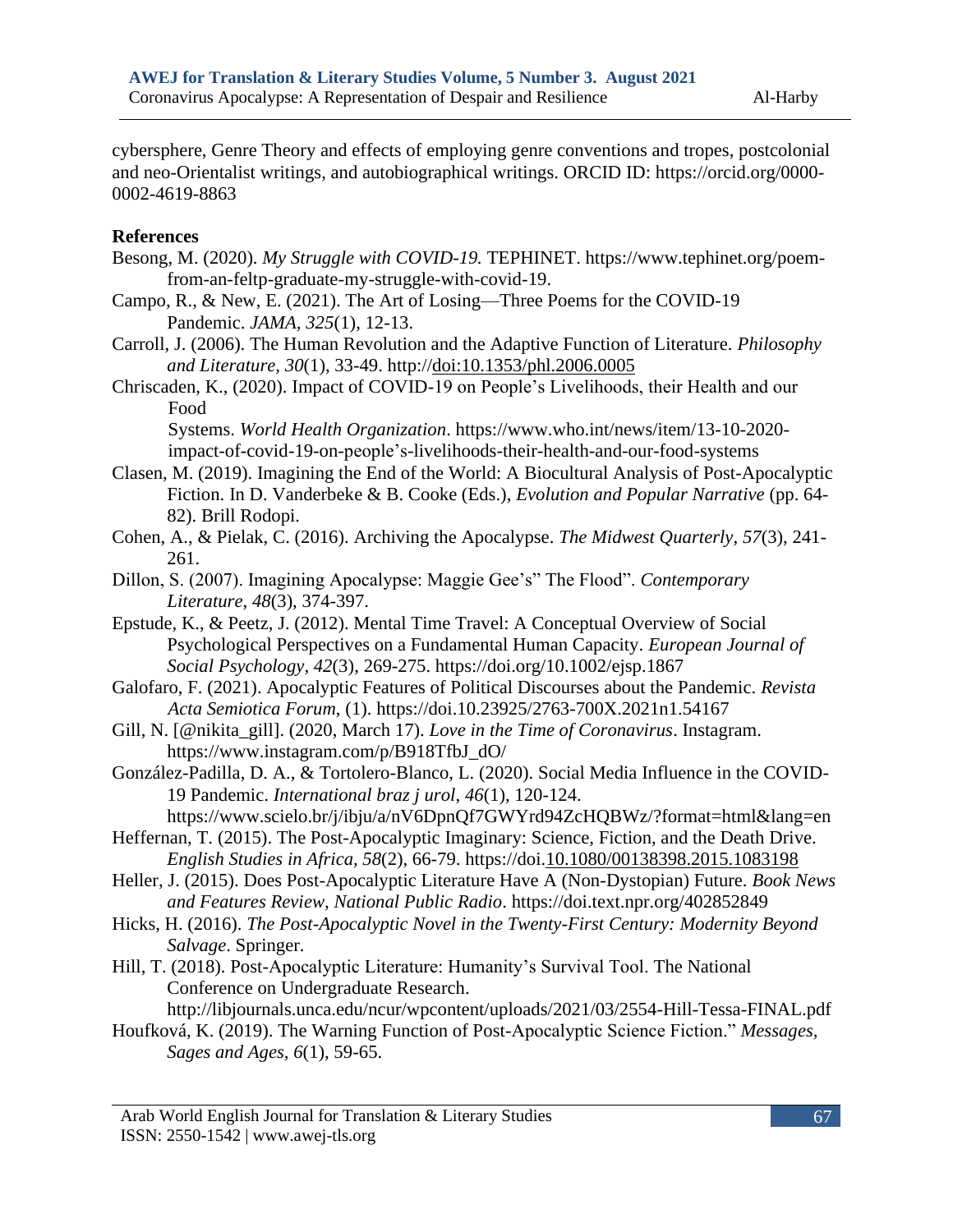- Ketterer, D. (1971). New Worlds for Old: The Apocalyptic Imagination, Science Fiction, and American Literature. *Mosaic, 5*(1), 37-57.
- Lepore, J. (2017). A Golden Age for Dystopian Fiction: What to Make of Our New Literature of Radical Pessimism. *The New Yorker*, *5*(12).

[www.newyorker.com/magazine/2017/06/05/a-golden-age-for-dystopian-fiction.](http://www.newyorker.com/magazine/2017/06/05/a-golden-age-for-dystopian-fiction)

- Manis, K. (2018). Neoliberal Anxiety and the Post Apocalypse in US Comic Books: An Analysis of the Last Man and the Private Eye. *The Journal of Popular Culture, 51*(5), 1234-1255.
- Mitchell, E. (2020). *The Doctor and Apocalypse*. *The New York Times*. <https://www.nytimes.com/2020/03/24/us/coronavirus-doctor-poetry-boston.html>
- Moon, H. (2014). *The Post-Apocalyptic Turn: A study of Contemporary Apocalyptic and Post-Apocalyptic Narrative*. The University of Wisconsin-Milwaukee.
- Morton, T. (2013). *Hyperobjects: Philosophy and Ecology after the End of the World*. University of Minnesota Press.
- *Natural History Museum*. (2020). Nature: Liberated by Lockdown? Available at <https://www.nhm.ac.uk/discover/nature-liberated-by-lockdown.html>
- Nicewaner, P. (2020). Nostalgia during Times of Crisis: Why your Childhood. *The Standard*. [http://www.the-standard.org/opinion/nicewaner-nostalgia-during-times-of-crisis-why](http://www.the-standard.org/opinion/nicewaner-nostalgia-during-times-of-crisis-why-your-childhood-teddy-bear-is-more-important-than/article_373eae8e-f9fd-11ea-95ab-b367b5547a0d.html)[your-childhood-teddy-bear-is-more-important-than/article\\_373eae8e-f9fd-11ea-95ab](http://www.the-standard.org/opinion/nicewaner-nostalgia-during-times-of-crisis-why-your-childhood-teddy-bear-is-more-important-than/article_373eae8e-f9fd-11ea-95ab-b367b5547a0d.html)[b367b5547a0d.html.](http://www.the-standard.org/opinion/nicewaner-nostalgia-during-times-of-crisis-why-your-childhood-teddy-bear-is-more-important-than/article_373eae8e-f9fd-11ea-95ab-b367b5547a0d.html)
- Nyström, A. (2021). *Places of Rest in Worlds of Ruin: Havens in Post-Apocalyptic Fiction* (Doctoral dissertation). Karlstads universitet, Sweden.
- Oventile, R. S. (2002). Post-Apocalyptic Representations as Symptoms of Trauma. *The Review of Communication, 2*(1), 103-108. Available at [http://www.natcom.org/roc/one](http://www.natcom.org/roc/one-one/January2002/OventileonBerger.htm)[one/January2002/OventileonBerger.htm](http://www.natcom.org/roc/one-one/January2002/OventileonBerger.htm)
- Peters, M. A. (2021). The Plague: Human resilience and the collective response to catastrophe. *Educational Philosophy and Theory 53*(8), 755-759. [10.1080/00131857.2020.1745921](https://philpapers.org/go.pl?id=PETTPH-4&proxyId=&u=https%3A%2F%2Fdx.doi.org%2F10.1080%2F00131857.2020.1745921)
- Rodríguez-Rey, R., Garrido-Hernansaiz, H., & Collado, S. (2020). Psychological Impact and Associated Factors during the Initial Stage of the Coronavirus (COVID-19) Pandemic among the General Population in Spain. *Frontiers in Psychology, 11*(6), 1-23. [https://doi.org/10.3389/fpsyg.2](https://doi.org/10.3389/fpsyg.)020.04.005
- Shereen, M. A., Khan, S., Kazmi, A., Bashir, N., & Siddique, R. (2020). COVID-19 Infection: Origin, Transmission, and Characteristics of Human Coronaviruses. *Journal of Advanced Research,* 24, 91-98.<https://doi.org/10.1016/j.jare.2020.03.005>
- Snyder, K. V. (2011). "Time to Go": The Post-Apocalyptic and the Post-Traumatic in Margaret Atwood's "Oryx and Crake." *Studies in the Novel, 43*(4), 470-489. <http://www.jstor.org/stable/41319888>
- Sollazzo, E. (2017). "The Dead City": Corporate Anxiety and the Post-Apocalyptic Vision in Colson Whitehead's Zone One. *Law & Literature, 29*(3), 457-483. <https://doi.org/10.1080/1535685X.2017.1327696>
- Stifjell, C. A. (2018). *Life in the Ruins: Post-Apocalyptic Narratives of Survival*, (Unpublished Master's Thesis). Norwegian University of Science and Technology, Norway.
- Tsing, A. L., Bubandt, N., Gan, E., & Swanson, H. A. (Eds.). (2017). *Arts of Living on a Damaged Planet: Ghosts and Monsters of the Anthropocene*. University of Minnesota Press.